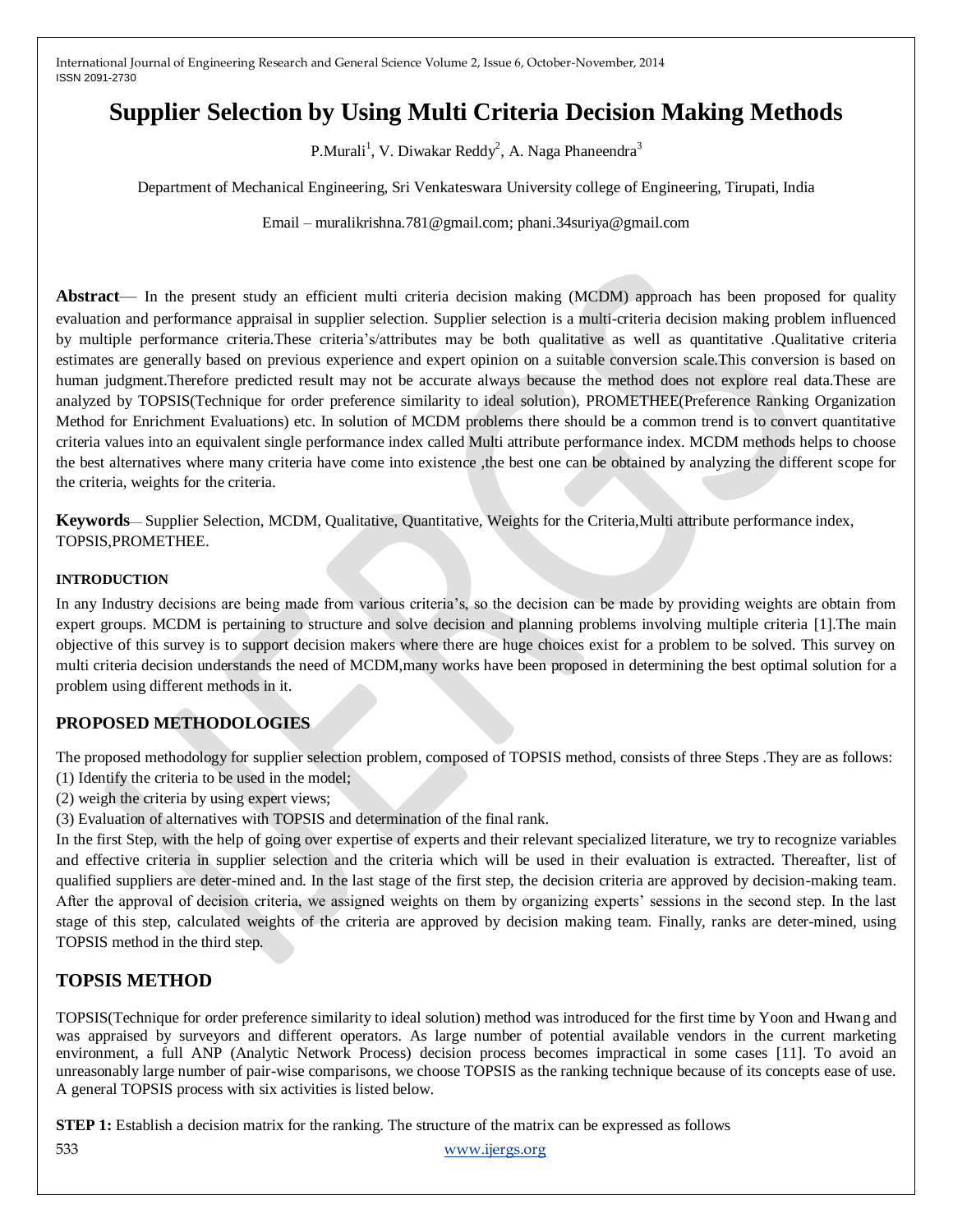$$
D = \begin{array}{c} B_1 & F_1 & F_2 & \dots & F_n \\ \vdots & \vdots & \vdots & \vdots \\ B_m & \begin{array}{ccc} \dots & \dots & \dots & \dots \\ \dots & \dots & \dots & \dots & \dots \\ P_{m1} & P_{m2} & \dots & P_{mn} \end{array} \end{array}
$$
 (1)

Where Bi denotes the alternatives i, i = 1...,m; F<sub>i</sub> represents j<sup>th</sup> attribute or criterion, j = 1...,n, related to i<sup>th</sup> alternative; P<sub>ij</sub> is a crisp value indicating the performance rating of each alternative  $B_i$  with respect to each criterion  $F_j$ .

**STEP 2:** Calculate the normalized decision matrix  $Q = [S_{ii}]$ . The normalized value  $S_{ii}$  is calculated as

Sij = =  **i=1….n;j=1……m ------------------ (2)**

**STEP 3:** Calculate the weighted normalized decision matrix by multiplying the normalized decision matrix by its associated weights. The weighted normalized value  $v_{ij}$  is calculated as:

Vij=Wij\*Sij, J=1……n;i=1……….m; ------------ (3) Where  $w_i$  represents the weight of the  $i<sup>th</sup>$  attribute or criterion.

**STEP 4:** Determine the PIS (Positive Ideal Solution) and NIS (Negative Ideal Solution) respectively:

 $V^{\dagger} = (v_1^{\dagger}, \dots, v_n^{\dagger}) = ((Max \t v_{ij-1} \t j \in J), (Min \t v_{ij} \t 1 j \in J))$ 

 $V = (v_1 \cdot \ldots \cdot \cdot \cdot v_n \cdot) = ((Min v_{ij} \cdot 1 \cdot j \in J), (Max v_{ij} \cdot 1 \cdot j \in J^1))$ 

Where J is associated with the positive criteria and J' is associated with the negative criteria

**STEP 5:** Calculate the separation measures, using the m-dimensional Euclidean distance. The separation measure $E_i$ + of each alternative from the PIS is given as:

$$
E_{i}^{+} = \sqrt{\sum_{j=1}^{n} (\nu_{ij} - \nu_{j}^{+})^{2}} , i = 1, ..., m
$$
 (4)

Similarly, the separation measure  $E_i$  of each alternative from the NIS is as follows:

$$
E_i^- = \sqrt{\sum_{j=1}^n (\nu_{ij} - \nu_j^-)^2}, \quad i = 1, \dots, m \quad \text{---} \tag{5}
$$

**STEP 6:** Calculate the relative closeness to the idea solution and rank the alternatives in descending order. The relative closeness of the alternative Ai with respect to PIS V+ can be expressed as:

$$
H_i^* = \frac{\varepsilon_i^-}{\varepsilon_i^+ + \varepsilon_i^-}
$$
 (6)

**COLLEGE** 

Where the index value of Hi\* lies between 0 and 1. The larger the index value, the better the performance of the alternatives.

## **CASESTUDY**

To apply this methodology, we have solved simulated numerical problem. Assume that the management of Lanco industry Srikalahasthi wants to choose their best suppliers. Based on proposed methodology, three steps are applied for assessment and selection of suppliers. In this part we deal with application of these steps.

After forming decision making team, step 1 starts developing an updated pool of supplier selection criteria for the industry, using those accepted criteria given in the literature, as well as those criteria recommended by the experts. In this numerical example, the criteria are selected as shown in Table 1. Although, the criteria considered in supplier evaluation are condition-industry specific. Selection of criteria is totally industry specific and based on each case and the criteria are changed and replaced. Opinions of decision makers on criteria were aggregated and weights of all criteria have been calculated by organizing the expert meeting. Its results have Assuming 4 suppliers are included in the evaluation process, information of each of suppliers has been mentioned in Table 2. After normalizing information and considering weight of criteria in them, negative and positive separation measures, based on normalized Euclidean distance for each supplier is calculated and then final weight of each supplier is calculated.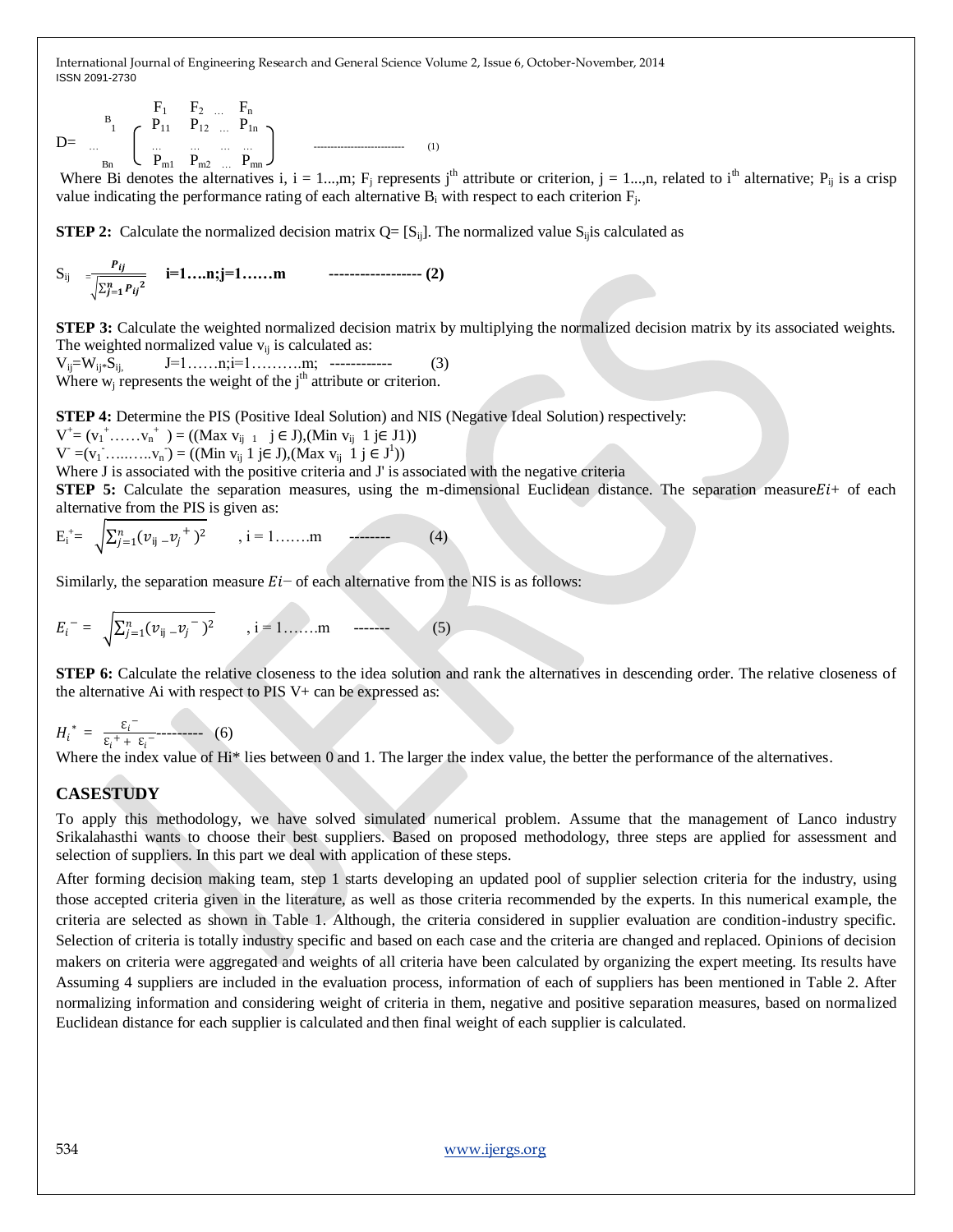## **Table 1**. **Selecting criteria for supplier evaluation and Weight**

| Code           | Criteria                                | Weight<br>(% ) |
|----------------|-----------------------------------------|----------------|
| D <sub>1</sub> | (Material Quality)                      | 0.20           |
| D2             | (On time delivery)                      | 0.08           |
| D <sub>3</sub> | (Ordering cost)                         | 0.07           |
| D <sub>4</sub> | (Product price)                         | 0.15           |
| D <sub>5</sub> | (Financial stability)                   | 0.10           |
| D <sub>6</sub> | (Delivery lead time)                    | 0.09           |
| D7             | (Technical Capability)                  | 0.07           |
| D8             | (Transportation cost)                   | 0.05           |
| D <sub>9</sub> | (Rejection of defective<br>product)     | 0.08           |
| D10            | (Production facilities and<br>capacity) | 0.11           |

**Step-1** developing decision matrix;

### **Table2. Supplier's information**

| Criteria                          | 1    | 2              | 3    | 4    |  |
|-----------------------------------|------|----------------|------|------|--|
| Suppliers                         |      |                |      |      |  |
| D1(%)                             | 95   | 94             | 96   | 90   |  |
| D2(%)                             | 90   | 96             | 94   | 91   |  |
| D3 $(\overline{\xi})$             | 135  | 150            | 145  | 140  |  |
| D <sub>4</sub> $(\overline{\xi})$ | 2800 | 3500           | 3000 | 3100 |  |
| $D5$ (Grad)                       | 5    | 3              | 6    | 3    |  |
| D6 (Day)                          | 12   | 15             | 14   | 10   |  |
| D7(%)                             | 46   | 52             | 38   | 40   |  |
| D8 $(3)$                          | 650  | 470            | 550  | 700  |  |
| D9(%)                             | 0.02 | 0.03           | 0.01 | 0.02 |  |
| $D10$ (Grad)                      | 5    | $\overline{4}$ | 6    | 7    |  |

**Step-**2 Calculating the normalized decision matrix

$$
S_{ij} = \frac{P_{ij}}{\sqrt{\sum P_{ij}^2}}
$$

## **Table 3. Normalized decision matrix information of Suppliers**

| SupplierCriteria | 1    | 2    | 3    | 4    |
|------------------|------|------|------|------|
| D <sub>1</sub>   | 0.51 | 0.50 | 0.51 | 0.48 |
| D2               | 0.49 | 0.52 | 0.51 | 0.49 |
| D <sub>3</sub>   | 0.47 | 0.53 | 0.51 | 0.49 |
| D <sub>4</sub>   | 0.45 | 0.56 | 0.48 | 0.50 |
| D <sub>5</sub>   | 0.56 | 0.34 | 0.68 | 0.34 |
| D <sub>6</sub>   | 0.47 | 0.58 | 0.54 | 0.39 |
| D7               | 0.52 | 0.59 | 0.43 | 0.45 |
| D <sub>8</sub>   | 0.54 | 0.39 | 0.46 | 0.58 |
| D <sup>9</sup>   | 0.47 | 0.71 | 0.24 | 0.47 |
| D10              | 0.45 | 0.36 | 0.53 | 0.62 |

535 www.ijergs.org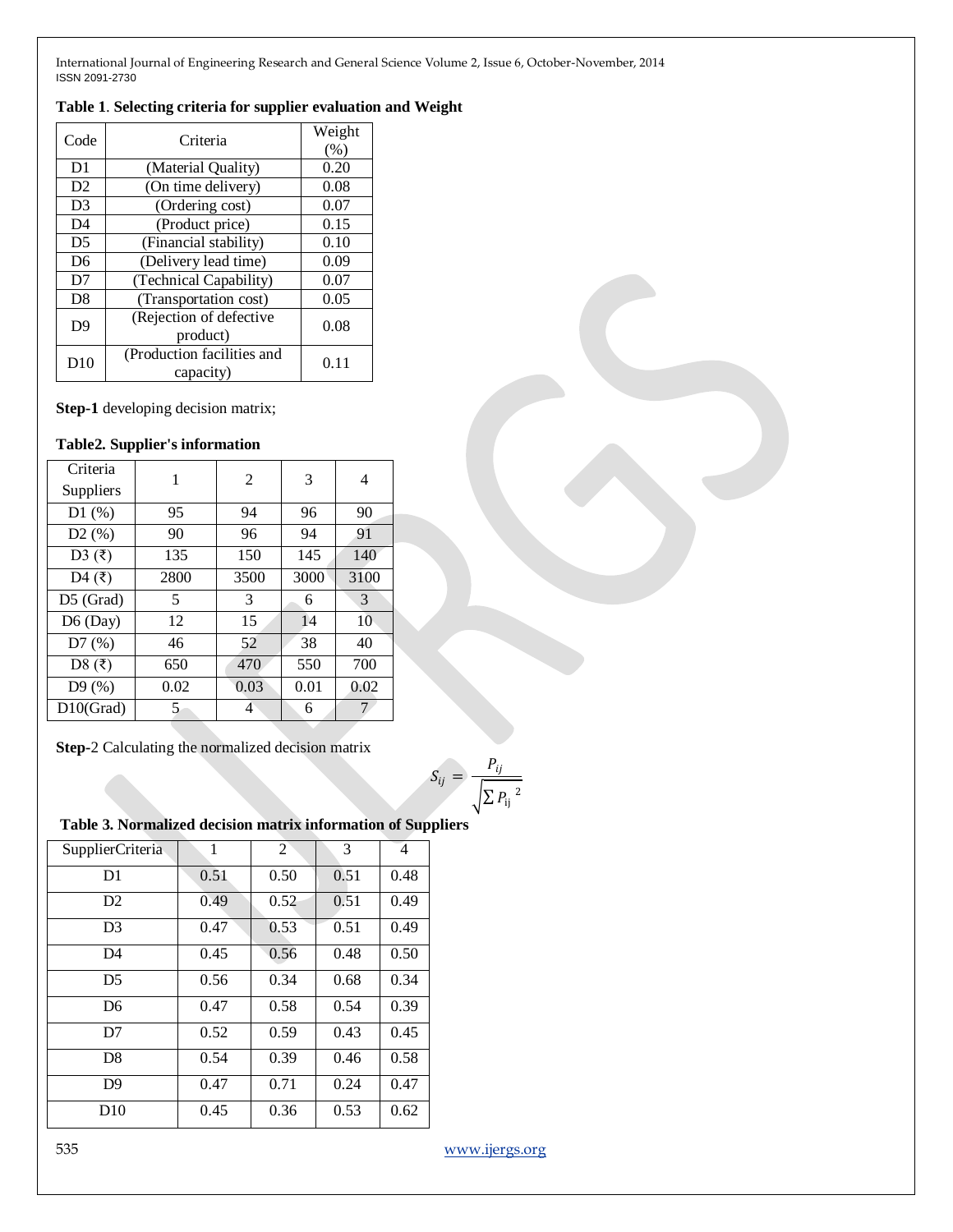**Step-3** calculating the weighted normalized decision matrix;

 $V_{ij} = W_{ij} * S_{ij}$ 

| Table 4. Weighted normalized decision matrix information of Suppliers |  |
|-----------------------------------------------------------------------|--|
|-----------------------------------------------------------------------|--|

| Criteria Supplier | 1      | $\overline{c}$ | 3      | 4      |
|-------------------|--------|----------------|--------|--------|
| D <sub>1</sub>    | 0.1020 | 0.1000         | 0.1020 | 0.0960 |
| D <sub>2</sub>    | 0.0392 | 0.0416         | 0.0408 | 0.0392 |
| D <sub>3</sub>    | 0.0329 | 0.0371         | 0.0357 | 0.0343 |
| D <sub>4</sub>    | 0.0675 | 0.0840         | 0.0720 | 0.0750 |
| D5                | 0.0560 | 0.0340         | 0.0680 | 0.0340 |
| D <sub>6</sub>    | 0.0423 | 0.0522         | 0.0486 | 0.0351 |
| D7                | 0.0364 | 0.0413         | 0.0301 | 0.0315 |
| D <sup>8</sup>    | 0.270  | 0.0195         | 0.0230 | 0.0290 |
| D <sub>9</sub>    | 0.0376 | 0.0568         | 0.0192 | 0.376  |
| D <sub>10</sub>   | 0.0495 | 0.0396         | 0.0583 | 0.0682 |

**Step-4** Determining the PIS (Positive Ideal Solution) and NIS (Negative Ideal Solution).

 $V_+ = \{.1020, .0416, .0371, .0840, .0680, .0522, .0413, .0290, .0568, .0396\}$ 

 $V = \{0.0960, 0.0392, 0.0329, 0.0675, 0.0340, 0.0351, 0.0301, 0.0195, 0.0192, \text{ and } 0.0682\}$ 

**Step-5** Calculating separation measure  $Ei$ +Calculating separation measure  $Ei$ 

## **Table 5. Positive separation measure of SuppliersTable 6. Negative separation measure of Suppliers**

| Supplier | $E_i^+ = \sqrt{\sum_{j=1}^n (\nu_{ij} - \nu_j)^2}$ | Supplier | $E_i^- = \sqrt{\sum_{j=1}^n (\nu_{ij} - \nu_j)^2}$ |
|----------|----------------------------------------------------|----------|----------------------------------------------------|
|          | 0.0320                                             |          | 0.0367                                             |
|          | 0.0353                                             |          | 0.0544                                             |
|          | 0.0462                                             |          | 0.0388                                             |
|          | 0.0534                                             |          | 0.0219                                             |

**Step-6** Separation measures and the relative closeness coefficient;

# **RESULTS**

## **Table 7. Relative Closeness Coefficient of Suppliers**

| Suppliers  | <b>Closeness Coefficient</b>                                      | Rank |
|------------|-------------------------------------------------------------------|------|
|            | $H_i^* = \frac{\varepsilon_i}{\varepsilon_i^+ + \varepsilon_i^-}$ |      |
| Supplier 1 | 0.534                                                             |      |
| Supplier 2 | 0.606                                                             |      |
| Supplier 3 | 0.456                                                             |      |
| Supplier 4 | 0.290                                                             |      |

Therefore, the relative closeness coefficients are determined, and four suppliers are ranked. Obtained results have been mentioned in Table-7. Thus, supplier 2 has the best score amongst 4 suppliers.

# **PROMETHEE METHOD**

536 www.ijergs.org **STEP 1:** Normalize the decision matrix using the following equation: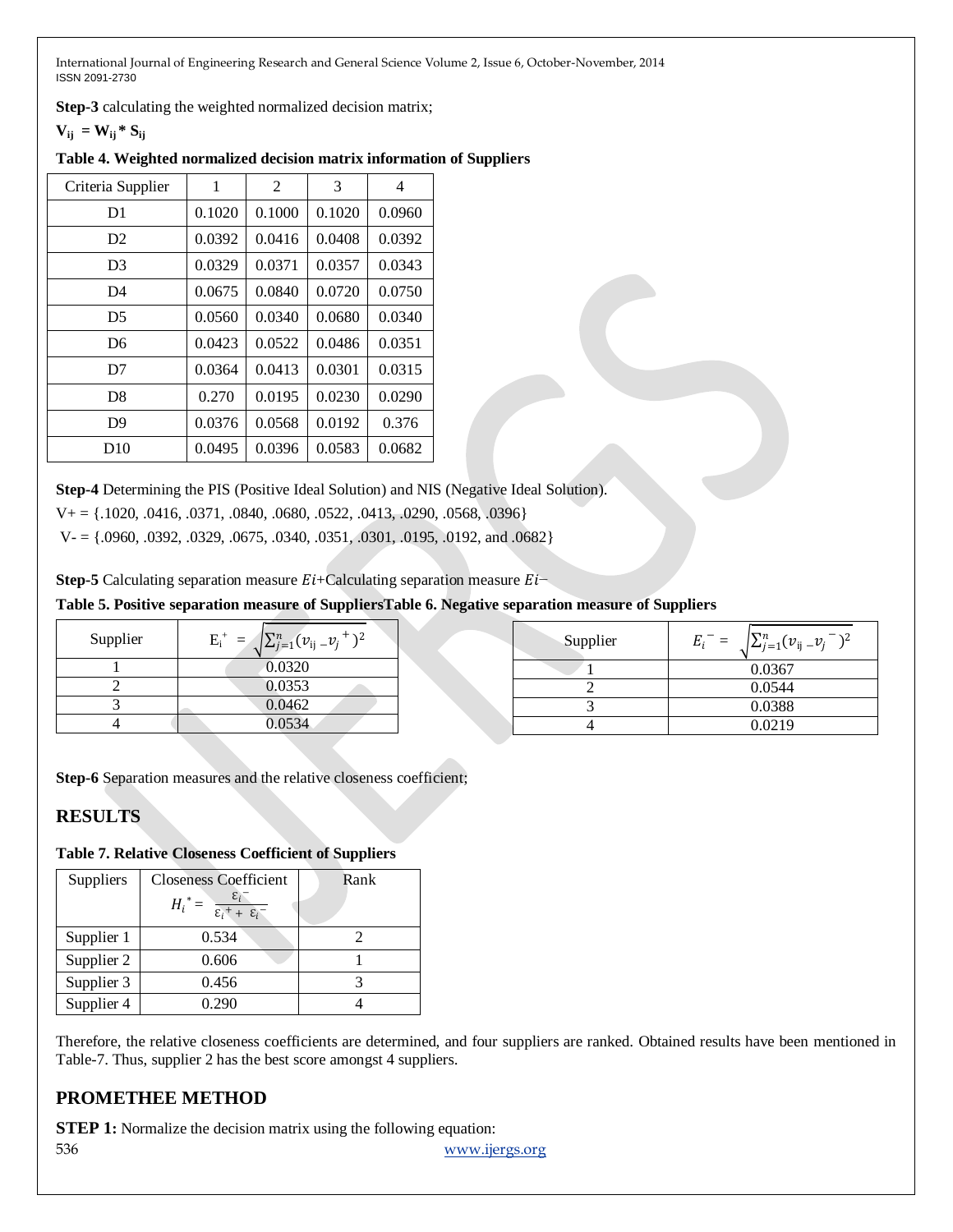$Rij = [Xij-min(Xij)] / [max(Xij)-min(Xij)]$  $(i=1,2,3, \ldots, j=1,2, \ldots, m)$  -------- (7) Where Xij is the performance measure of  $i<sup>th</sup>$  alternative with respect to  $i<sup>th</sup>$  criteria.

**STEP 2:** Calculate the evaluative difference of i<sup>th</sup> alternative with respect to other alternative. This step involves the calculation of differences in criteria values between different alternative pairwise.

**STEP 3:**Calculate preference function,  $P_i$  (i, i')  $P_i$  (i, i') =0 if  $R_{ii} \leq R$ i'j  $P_i$  (i, i')= (Rij-Ri'j) if Rij >Ri'j

**STEP 4:** The aggregate preference function taking in to account the criteria weight. Aggregate preference function, m m  $\Pi(i,i') = [\sum W_i * P_i (i,i')] / \sum W_i$  ---------------- (8)

 $j=1$   $j=1$ Where  $W_j$  is the relative importance (weight) of  $j<sup>th</sup>$  criteria

**STEP 5:** Determine the leaving and entering outranking flows as follows: Leaving or positive flow for  $i<sup>th</sup>$  alternative

 $\phi$ + (i) = 1/n-1  $\Sigma \Pi(i,i')$  (i is not equal to i') i'=1 ---------------------------- (9) Entering or negative flow for  $i<sup>th</sup>$  alternative n  $φ$ - (i)= 1/n-1 Σ Π(i,i') (i is not equal to i')  $i'=1$  ------------------------- (10) Where n is the number of alternatives.

Here each alternative faces (n-1) other alternatives. The leavingflow express how much an alternative dominates the other alternative,while the entering flow denotes how much an alternative's dominated by other alternatives. Based on these outrankingflows, the PROMETHEE-1 method provide a partial preorderof the alternatives, whereas the PROMETHEE-2 method give the complete pre order by using the net flow, though it losses much information of preference relations.

Calculate the net outranking flow for each alternative.

ф (i) = ф<sup>+</sup> (i) – ф - (i)-------------------------- (11)

Determine the ranking of all the considered alternatives depending on the values of ф (i). The higher value of ф (i), the better is alternative. Thus the best alternative is the one having the highest  $\phi$  (i) value.

## **CASE STUDY**

n

As a case study, the supplier selection problem in a Lanco IndustrySrikalahasthi has been studied.The attributes for supplier selection are cost (Rs), insertion loss(db), volume (cc), and Weight (kg). The targeted values of eachcriterion correspond to the elements of reference data series for comparison [9]. The target to minimize cost, achieve high insertionloss and less volume, less weight. For cost, volume and weightlower the better criteria (LB) and for insertion loss higher thebetter criteria (HB) have been selected.

| Supplier<br>Criteria | Cost(Rs) | Insertion<br>Loss(db) | Volume<br>(cc) | Weight<br>(Kg) |
|----------------------|----------|-----------------------|----------------|----------------|
| Supplier 1           | 0.590    | 0.745                 | 0.500          | 0.500          |
| Supplier 2           | 0.745    | 0.665                 | 0.745          | 0.745          |
| Supplier 3           | 0.590    | 0.745                 | 0.590          | 0.665          |
| Supplier 4           | 0.590    | 0.665                 | 0.590          | 0.590          |

## **Table 8.Objective data for supplier selection problem**

537 www.ijergs.org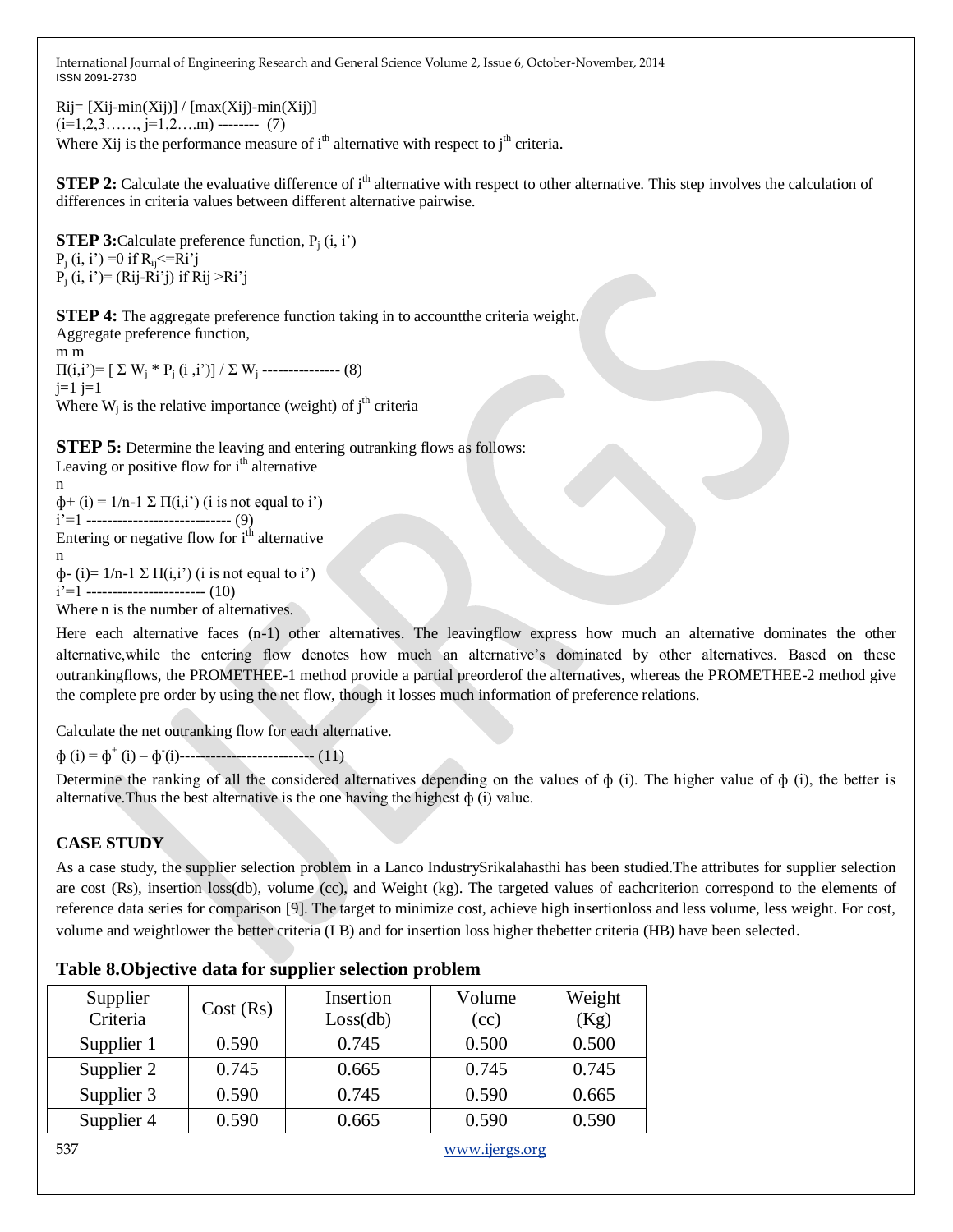## **Table 9. Normalized decision matrix**

| Supplier   | Cost | Insertion | Volume | Weight |
|------------|------|-----------|--------|--------|
| Criteria   | (Rs) | Loss(db)  | (cc)   | (kg)   |
| Supplier 1 |      |           |        |        |
| Supplier 2 |      |           |        |        |
| Supplier 3 |      |           | 0.3673 | 0.6734 |
| Supplier 4 |      |           | 0.3673 | 0.6734 |

### **Table 10. Preference functions for all the pairs of alternative**

| Suppliers pair<br>Criteria | Cost<br>(Rs)   | Insertion<br>Loss(db) | Volume<br>(cc) | Weight<br>(Kg) |
|----------------------------|----------------|-----------------------|----------------|----------------|
| (1,2)                      | $\Omega$       | 1                     | 0              | 0              |
| (1,3)                      | 0              | 0                     | 0              | 0              |
| (1,4)                      | 0              | 1                     | 0              | 0              |
| (2,1)                      | 1              | 0                     | 1              | 1              |
| (2,3)                      | 1              | 0                     | 0.6327         | 0.3266         |
| (2,4)                      | 1              | 0                     | 0.6327         | 0.6327         |
| (3,1)                      | $\overline{0}$ | 0                     | 0.3627         | 0.6734         |
| (3,2)                      | $\mathbf{0}$   | 1                     | 0              | 0              |
| (3,4)                      | $\mathbf 0$    | 0                     | 0              | 0.3061         |
| (4, 1)                     | 0              | 0                     | 0.3673         | 0.3673         |
| (4,2)                      | $\mathbf 0$    | $\mathbf 0$           | 0              | 0              |
| (4,3)                      | $\Omega$       | 0                     | 0              | 0              |

## **Table 11. Aggregate preference function**

| <b>Suppliers</b> | Supplier <sub>1</sub>    | Supplier 2 | Supplier 3               | Supplier 4 |
|------------------|--------------------------|------------|--------------------------|------------|
| Supplier 1       | $\overline{\phantom{0}}$ | 0.300      |                          | 0.300      |
| Supplier 2       | 0.700                    |            | 0.57859                  | 0.61074    |
| Supplier 3       | 0.1214                   | 0.300      | $\overline{\phantom{0}}$ | 0.03214    |
| Supplier 4       | 0.08926                  |            |                          | -          |

#### **Table 12. Leaving and Entering flows for different supplier**

| Suppliers  | <b>Leaving Flow</b> | <b>Entering Flow</b> |
|------------|---------------------|----------------------|
| Supplier 1 | 0.200               | 0.30355              |
| Supplier 2 | 0.62978             | 0.2000               |
| Supplier 3 | 0.15118             | 0.19286              |
| Supplier 4 | 0.02975             | 0.31429              |